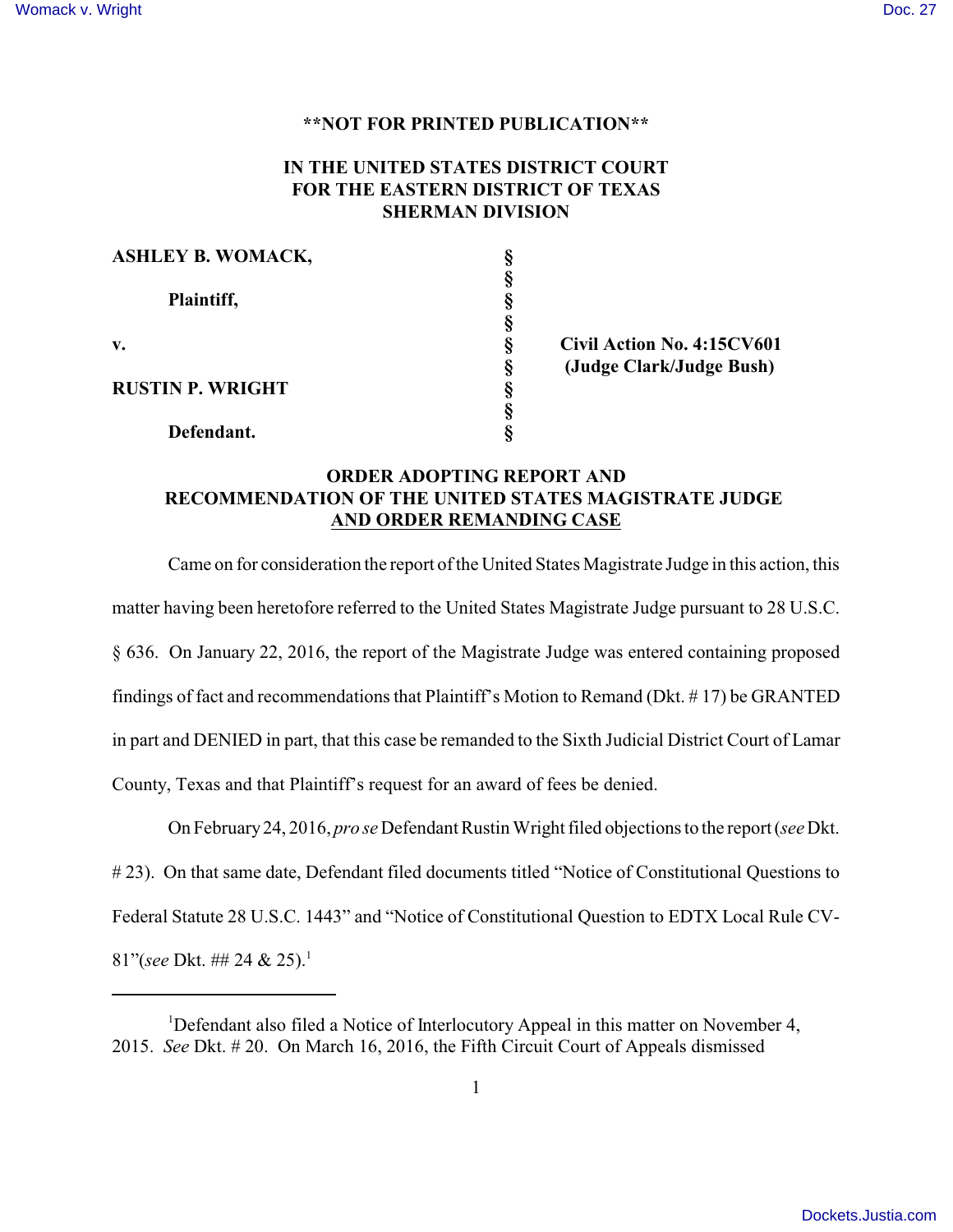The court has made a *de novo* review of the objections raised by Defendant and is of the opinion that the findings and conclusions of the Magistrate Judge are correct and the objections are without merit as to the ultimate findings of the Magistrate Judge that the case should be remanded.

A court must ensure there is subject matter jurisdiction over a removed action, and the court looks to the state court record to determine whether there is jurisdiction. *See Manguno v. Prudential Prop. &Cas. Ins. Co.*, 276 F.3d 720, 723 (5th Cir. 2002). The Magistrate Judge correctly found that Defendant failed to establish proper subject matter jurisdiction to remove Plaintiff's case.

To properly remove a state court action under Section 1443, the removal statute relied upon by Defendant Wright in this case, the removing party must show that both "(1) the right allegedly denied him arises under a federal law providing for a specific right to *racial equality*; and (2) that he is being denied or cannot enforce the specified right in the state courts due to some formal expression of law." *Muhammad v. Muhammad*, 78 Fed. App'x 942, 943 (5th Cir. 2003) (citing *State of Texas v. Gulf Water Benefaction Co.*, 679 F.2d 85, 86 (5th Cir. 1982); *Johnson v. Mississippi*, 421 U.S. 213, 219 (1975)) (emphasis added).

The court agrees with the Magistrate Judge that Defendant has not shown how removal was proper. *Gasch v. Hartford Acc. & Indem. Co.*, 491 F.3d 278, 281 (5th Cir. 2007). The removed proceeding is a family law matter between two Texas parties involving child custody and child support. Defendant argues that the state violated his civil rights when it awarded rights over the minor child on the basis of blatant gender discrimination, violating equal protection of the law and equal privileges and immunities and that the state court repeatedly violated his most basic due

Defendant's appeal for lack of jurisdiction. *See* Dkt. # 26.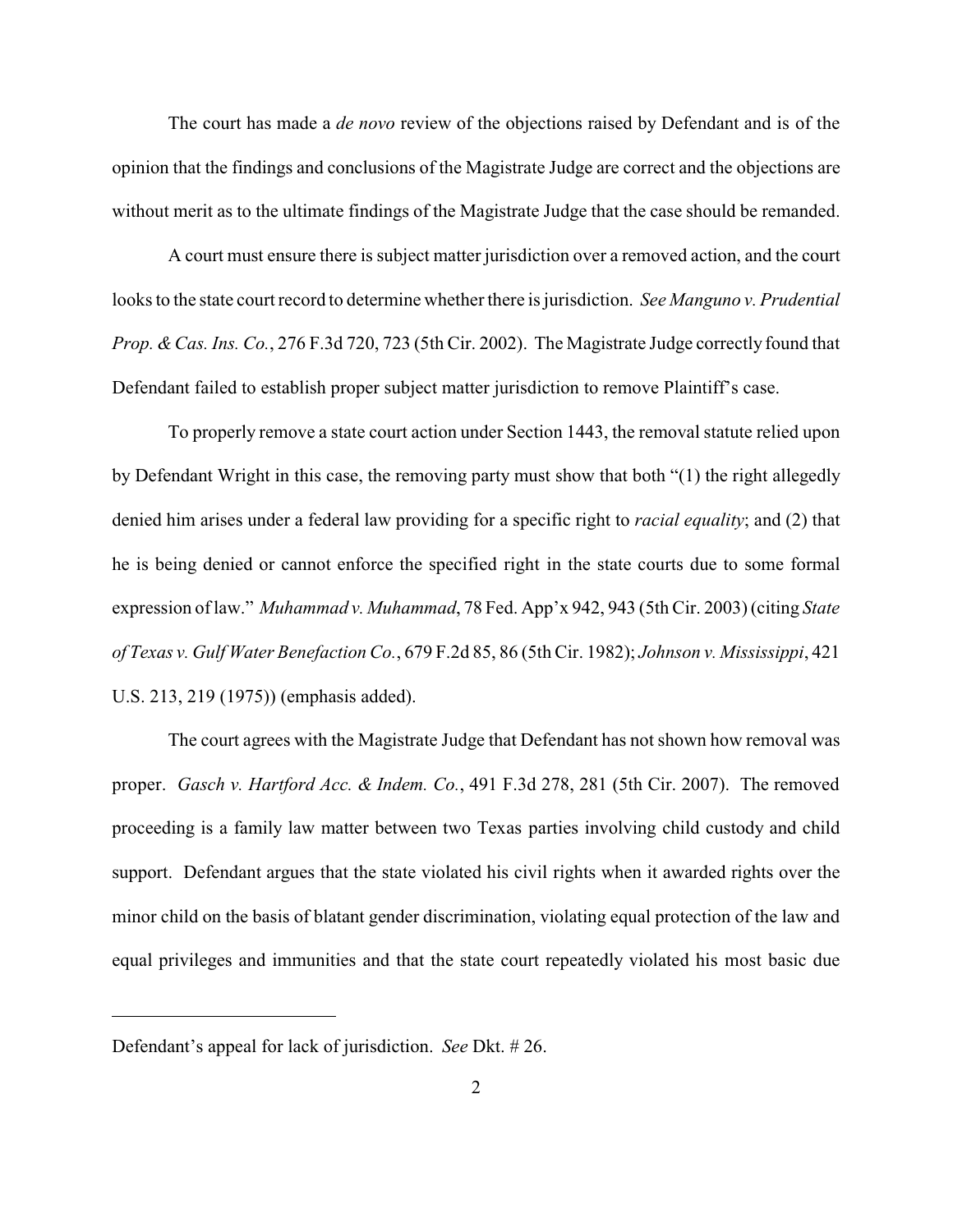process rights in the administration of the underlying case.

This does not warrant removal under Section 1443. *Smith v. Winter*, 717 F.2d 191, 194 (5th Cir. 1983); *Cabello v. Texas*, 71 F. App'x 315, 316 (5th Cir. 2003) (per curiam) (unpublished) (quoting *Johnson*, 421 U.S. at 219); *Goetz v. Craig & Heallen LLP*, 2007 WL 836916, at \*1 (S.D. Tex. 2007) (complaints of general violations of due process rights by the state court fail to satisfy the applicable standard of racial equality under 28 U.S.C. § 1443). "It is not enough to support removal under § 1443(1) to allege or show that the defendant's federal equal civil rights have been illegally and corruptly denied by state administrative officials in advance of trial, that the charges against the defendant are false, or that the defendant is unable to obtain a fair trial in a particular state court ...." *City of Greenwood, Miss. v. Peacock*, 384 U.S. 808, 827–28, 86 S. Ct. 1800, 16 L. Ed.2d 944 (1966) (citations omitted). The Magistrate Judge correctly found that Defendant has not satisfied the first prong for removal under Section 1443.

As to any objections by Defendant Wright regarding the style of the case, they are overruled. The parties in a state court action are not realigned upon removal, Defendant Wright is the named Defendant in the underlying state court action, and the Magistrate Judge correctly found that Defendant Wright shall remain the Defendant unless the parties are ordered realligned by the court.

As to the Magistrate Judge's recommendation that no fees be awarded, no party has objected.

For these reasons, the court hereby adopts the findings and conclusions of the Magistrate Judge as the findings and conclusions of this court. There was no subject matter jurisdiction upon which to base removal, and remand is appropriate.